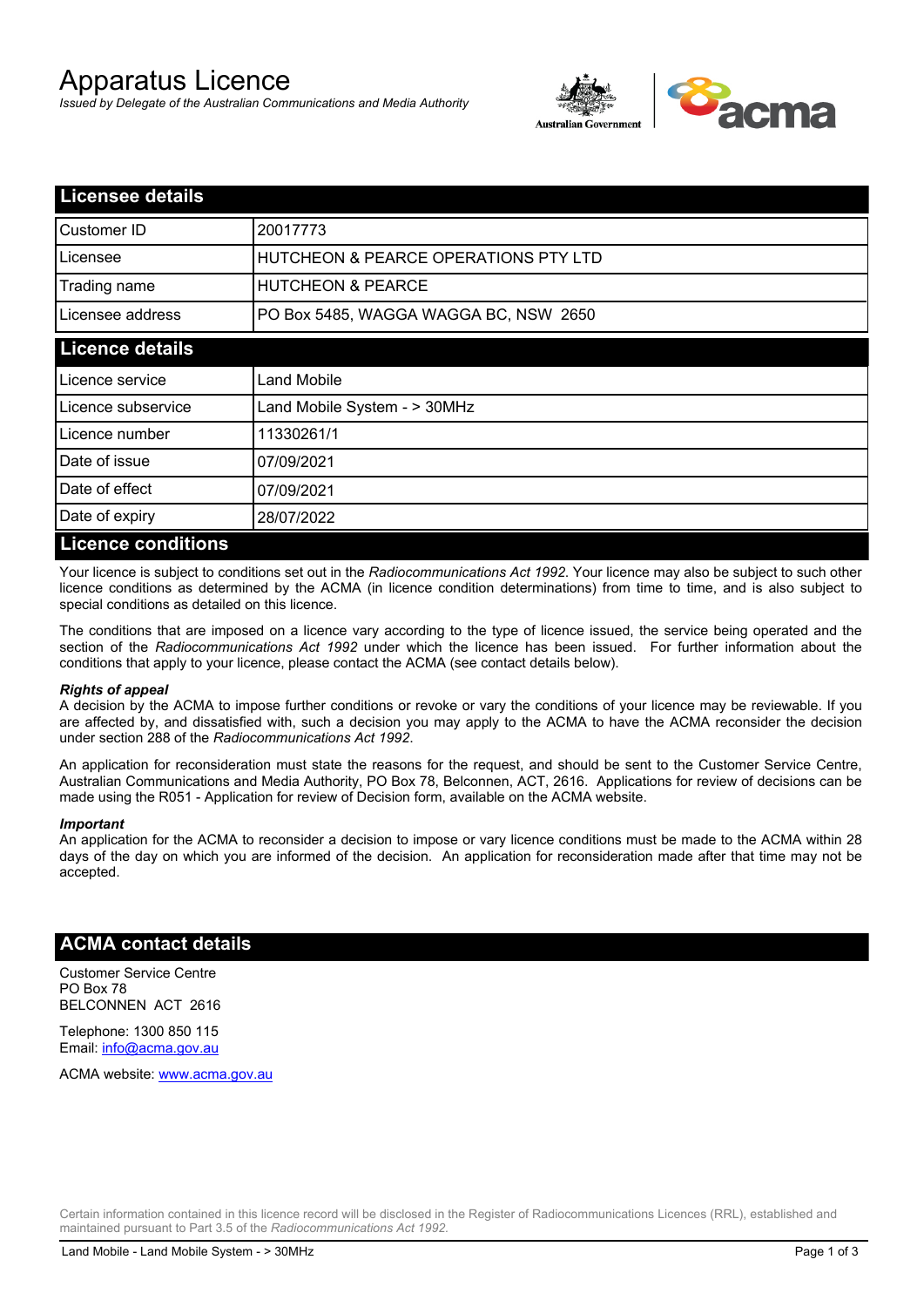# **Advisory Notes applying to licence no.: 11330261/1**

Conditions applicable to the operation of Land Mobile System station(s) authorised under this licence can be found in the Radiocommunications Licence Conditions (Apparatus Licence) Determination and the Radiocommunications Licence Conditions (Land Mobile Licence) Determination. Copies of these determinations are available from the ACMA and from the ACMA home page (www.acma.gov.au).